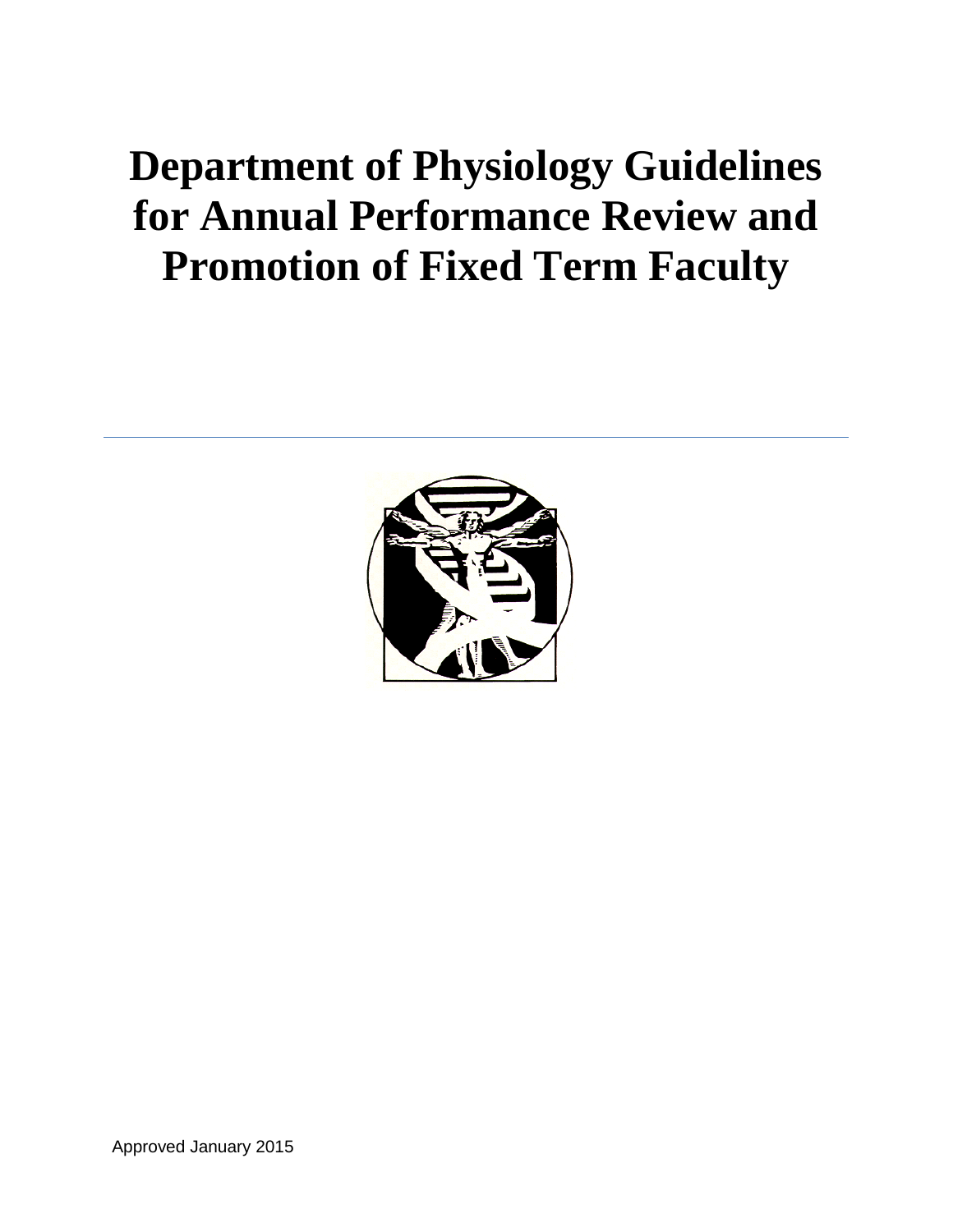# **Department of Physiology Guidelines for Annual Performance Review and Promotion of Fixed Term Faculty**

\_\_\_\_\_\_\_\_\_\_\_\_\_\_\_\_\_\_\_\_\_\_\_\_\_\_\_\_\_\_\_\_\_\_\_\_\_\_\_\_\_\_\_\_\_\_\_\_\_\_\_\_\_\_\_\_\_\_\_\_\_\_\_\_\_\_\_\_\_\_\_\_\_\_\_\_\_\_

Fixed term faculty provide significant support to the department, college, and university, and they play an integral role in the instructional, research and service missions of MSU. Fixed term faculty generally are appointed on an annual basis, and thus should not consider reappointment and/or promotion to be an automatic action.

# **I. Annual Performance Review**

# **A. General Principles**

The purposes of the annual performance evaluation of fixed term faculty are to:

- Ensure that each individual has a clear understanding of what is expected of her/him in his/her appointment;
- Assess individual performance against expectations;
- Provide an opportunity for fixed term faculty and academic staff to provide input to unit administrators about their performance;
- Provide a basis for making decisions on merit pay; and
- Provide input for decisions about future appointments or promotion

#### **B. Overview**

- 1. All Department of Physiology fixed term faculty and academic staff shall have their performance evaluated on an annual basis, or within three months after the end of their appointment period.
- 2. The evaluation of fixed term faculty and academic staff shall be based on the duties and responsibilities specified in the position description. Weight will be given to all duties consistent with the percent time listed for assigned duties in the 'Fixed Term Faculty/Academic Staff Appointment/Reappointment Memorandum' http://www.hr.msu.edu/forms/faculty\_forms/FormInfoTMEM.htm
- 3. The standards and criteria for the assessment of performance shall be those in accordance with College and University policy and bylaws, and where applicable, the collective bargaining agreement for the Union of Non-tenure Track Faculty.
- 4. For fixed term faculty who are appointed in multiple units, a lead unit administrator shall be designated. This will include coordinating with the other unit(s) on performance planning, reporting, and evaluation to make things as seamless as possible for the faculty member.

# **C. Annual Performance Evaluation Process**

- 1. The annual evaluation period shall be based on their appointment calendar.
- 2. Each fixed term faculty/academic staff member must submit a completed Department of Physiology Annual Review Form. The Annual Review Form and supporting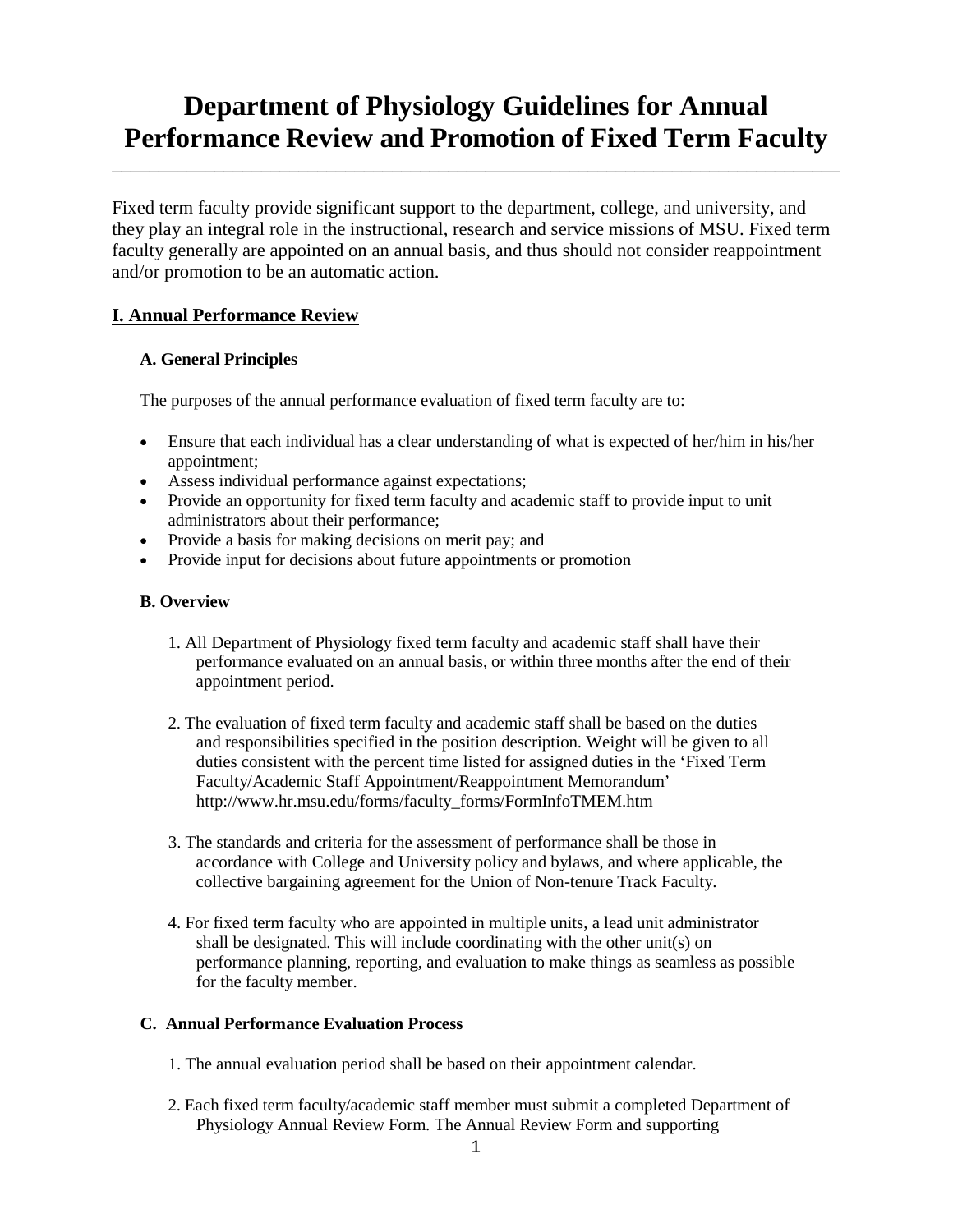documentation provide evidence to be used by the Faculty Advisory Committee and Department Chair in evaluating performance.

- 3. The Faculty Advisory Committee provides input to the Department Chair, but the Chair is responsible for final evaluation of the performance of each fixed term faculty consistent with the expectations for the position and policies of the unit.
- 4. The Department Chair will assess each significant area of the individual's responsibilities, and provide an overall written evaluation.
- 5. The Department Chair shall schedule a time to discuss the written evaluation with the fixed term faculty.
- 6. The Department Chair shall certify with the Colleges involved and the Office of the Provost that the evaluation has been completed.

# **II. Promotion Criteria**

The criteria used for promotion review are based on the fixed term faculty member's primary area of focus. The primary area generally is that area for which the majority of their effort is allocated. The faculty candidate must identify his/her primary area of focus in one of the following areas (Instruction, Research and Scholarly Activity, or Administrative Service) and use those specific criteria.

A recommendation for promotion should be based on several years (generally 5 to 7 years) of sustained and outstanding achievements in instruction, research and scholarly activity and service, consistent with performance levels for similar faculty expected at a premier, land-grant AAU University. In extenuating circumstances a faculty member may be considered sooner than 5 yrs.

Faculty members interested in going up for promotion are responsible to familiarize themselves with the department timelines, procedures and criteria prior to submitting a request for promotion and/or completing the required forms and academic portfolio.

Recommendations for promotion are made in the department according to college and university bylaws, policies, procedures, standards and criteria. The departments is responsible for initiating the reappointment and promotion process and providing guidance to the candidate. Faculty are provided with the necessary criteria, process and timelines at their time of appointment.

The department Faculty Advisory Committee (FAC) serves as advisor to the chair in matters of promotion. The chairperson is responsible for the recommendations he or she makes. The College RPT Committee provides advice to the Dean about department recommendations for promotion. Deans review independently each recommendation and approve or disapprove, taking into account department and college recommendations. Deans forward their recommendations to the Associate Provost for Academic Human Resources.

#### **A. Promotion Documents**

- 1. Recommendation for Reappointment, Promotion, or Tenure Action Form (Form D)
- 2. Reflective Essay of accomplishments over the reporting period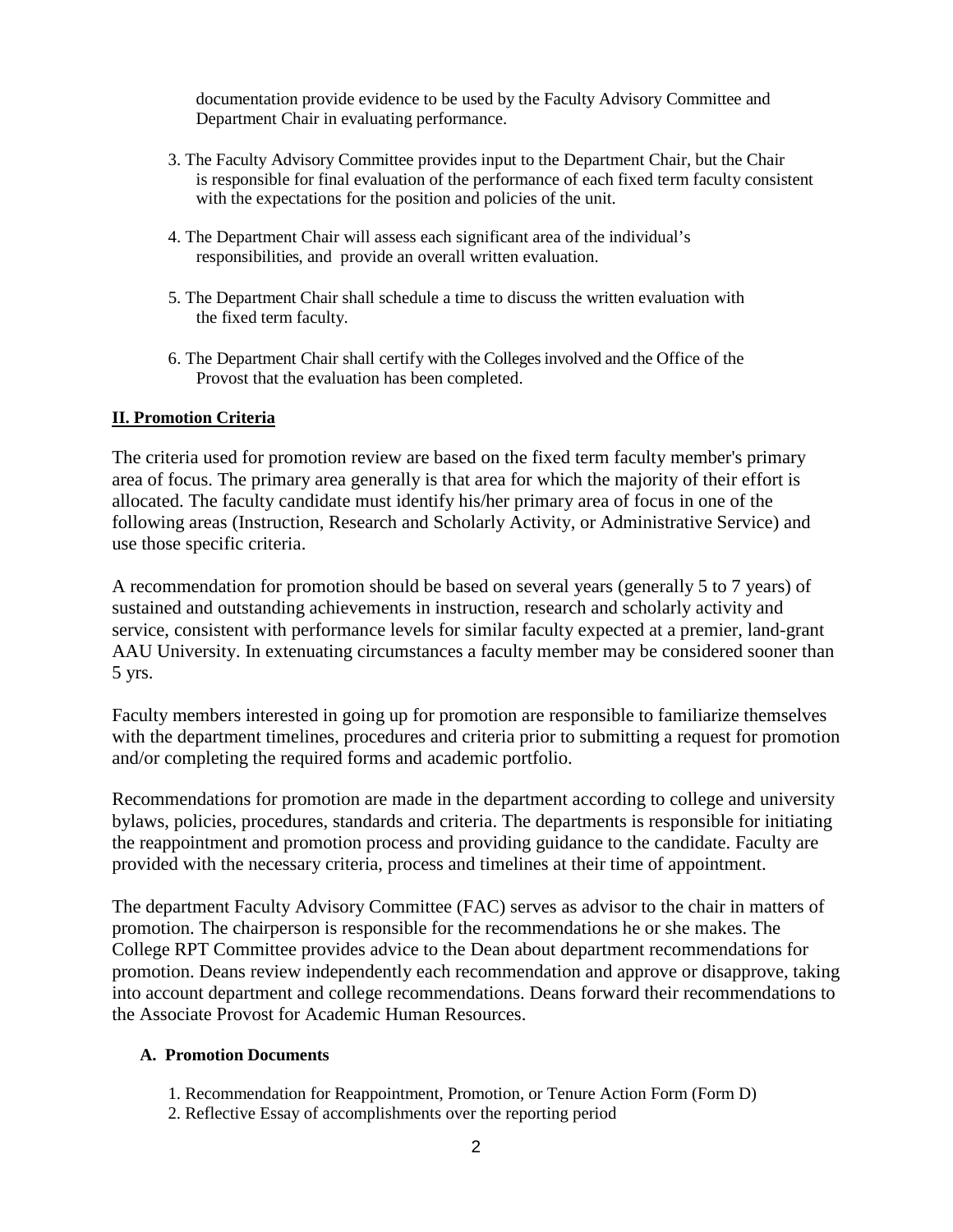- 3. Current Curriculum Vitae
- 4. Academic Portfolio (see below)
- 5. Chair-generated description of the candidate's assignment(s), including the percent of appointment devoted to Instruction, Research/Scholarly Activities, Service, et.

#### **B. Letters of Recommendation**

Four to six letter of reference are required for promotions in all appointment systems. In all cases the department will follow the MSU Academic Human Resources policy for requesting letters and maintaining confidentiality.

http://www.hr.msu.edu/documents/facacadhandbooks/facultyhandbook/tenureRecommend.htm

#### **1. Fixed Term Assistant Professor to Associate Professor**

• Minimum of 1 external (chosen by Department chair) and 3-5 internal and/or external. External letter must be outside of the MSU appointment system

#### **2. Fixed Term Associate Professor to Professor**

• Minimum of 2 external (1 chosen by Department chair) and 2-4 internal and/or external External letters must be outside the MSU appointment system

#### **C. Evaluation Criteria (see Tables A-C for details)**

1. Instruction and Curriculum Development – classroom and/or online

- 2. Research and Scholarly Activity
- 3. Administrative and Community Service
- 4. Overall Evaluation, which considers performance in all of the required performance areas relative to their percent time and importance.

**NOTE:** Evaluation is based only on assigned duties, not those activities that the faculty or staff member chooses to do on a voluntary basis.

#### **III. The Academic Portfolio**

An Academic Portfolio is defined as a compilation of evidence of the quality of the applicant's work in the areas of review outlined below: Instruction, Research and Scholarly Activity and Service. In addition to the required university/college promotion application forms and required documentation, the applicant should collect, assemble and organize significant academic products and other supporting documents which represent their best work in the areas of review, during the review period. The document is limited to 500 pages.

Below are examples of documents and other supporting materials representative of those that might be included in an academic portfolio. Each applicant's portfolio will vary as a function of their appointment type and assigned effort in each of the review areas and as outlined in the promotion criteria.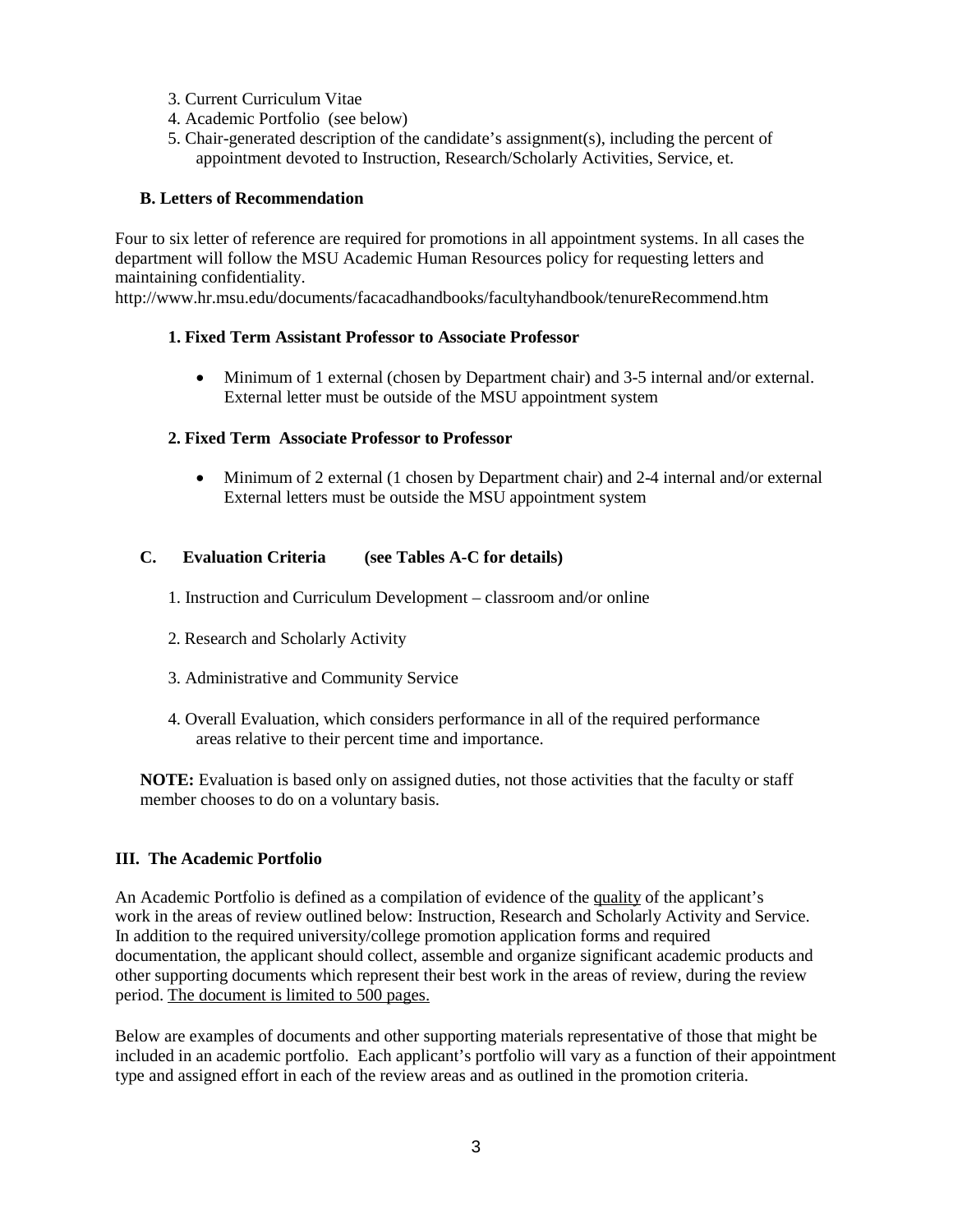# **A. INSTRUCTION**

Examples of documents and other supporting materials as evidence of quality in Instruction:

- Course, workshop, and seminar teaching evaluations/comments
- External and/or internal letters documenting excellence in quality of teaching
- Copies of syllabi, handouts, examinations, and other instructional materials you developed
- Educational software or web sites you developed
- Summary of advising and mentorship activities; evaluations from mentees
- Workshop and seminar handouts
- Participation and roles in curriculum revisions
- Awards, honors or other recognition for excellence in teaching

#### **B. RESEARCH AND SCHOLARLY ACTIVITY**

Examples of documents and other supporting materials as evidence of quality in Research and Scholarly Activity:

- Books, chapters or monographs (published)
- Peer-reviewed manuscripts (published)
- Peer-reviewed posters, abstracts (published), presentations
- Professional meeting peer-reviewed oral presentation handouts
- Invited oral presentation handouts
- Grants/contracts submitted and Notice of Grant Awards received
- Reviews or evaluations of peer-reviewed scholarly products
- Journal rankings & citation analysis
- External and/or internal letters documenting excellence in research, creative and scholarly activity
- Awards or other recognition for research/scholarly excellence
- Unsolicited testimonials, letters, e-mails

# **C. SERVICE**

Examples of documents and other supporting materials as evidence of quality in Service:

#### **Administrative/Committee Service**

Summary of administrative leadership appointments

- Excellence in department, college and university task forces or ad hoc assignments
- Products generated by administrative service
- Excellence in administrative leadership appointments
- Awards for excellence in administrative service or other forms of professional recognition
- Invited presentations to other professional audiences, communities
- Elected or appointed positions in the department, college or university ad-hoc or standing committees
- Leadership positions in the department, college or university
- Products generated by committee service
- Excellence in committee service
- Awards for excellence in committee service or other forms of professional recognition
- Unsolicited testimonials, letters, e-mails, etc.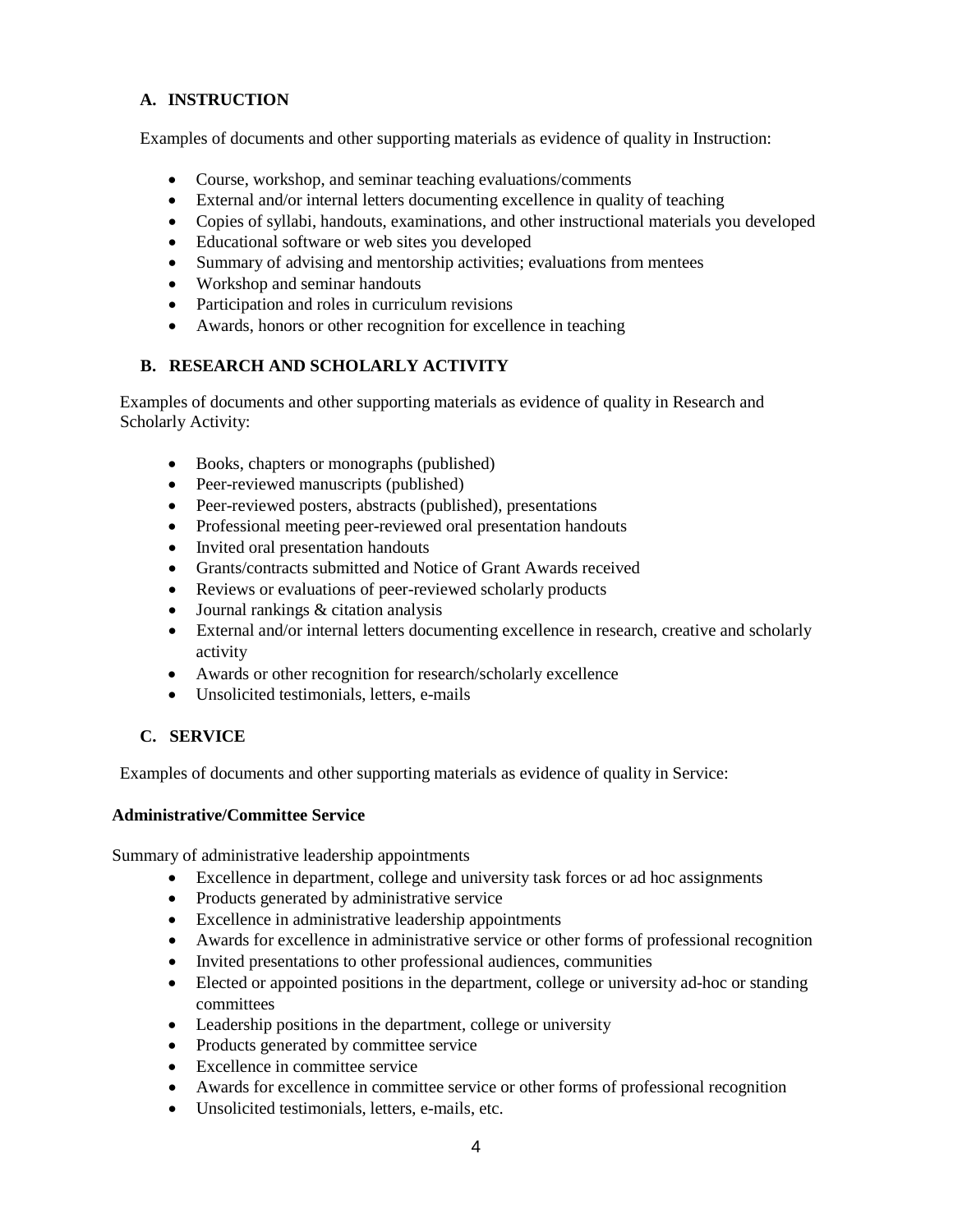#### **Professional Service**

- Participation in local, state, regional, national and/or international professional organizations
- Elected or appointed positions in professional organizations
- Committee memberships and memberships on review or accreditation teams
- Reports written and submitted
- Grants received in support of the organization
- Editorial positions, review boards and ad hoc review requests
- Programs and conferences planned and coordinated, coordinated or served on a panel or chaired a session
- Awards for excellence in committee service or other forms of professional recognition
- Unsolicited testimonials, letters, e-mails, etc.

#### **D. Broader Community Service**

- Participation in local, state, regional, national and/or international community activities as a representative of the University (e.g., Outreach, MSU/Extension, Internal Studies and Programs, Urban Affairs Programs, community agencies, governmental agencies, etc.)
- Leadership positions
- Changes or improvements in service, products, policies or practices
- Publications and presentations relevant to broader community service
- Awards for excellence or other forms of recognition
- Unsolicited testimonials, letters, e-mails, etc.
- Participation in community educational events (e.g. science fairs, workshops, seminars)
- Volunteer in various community service roles (e.g. Habitat for Humanity, food drives, events in support of organizations helping others.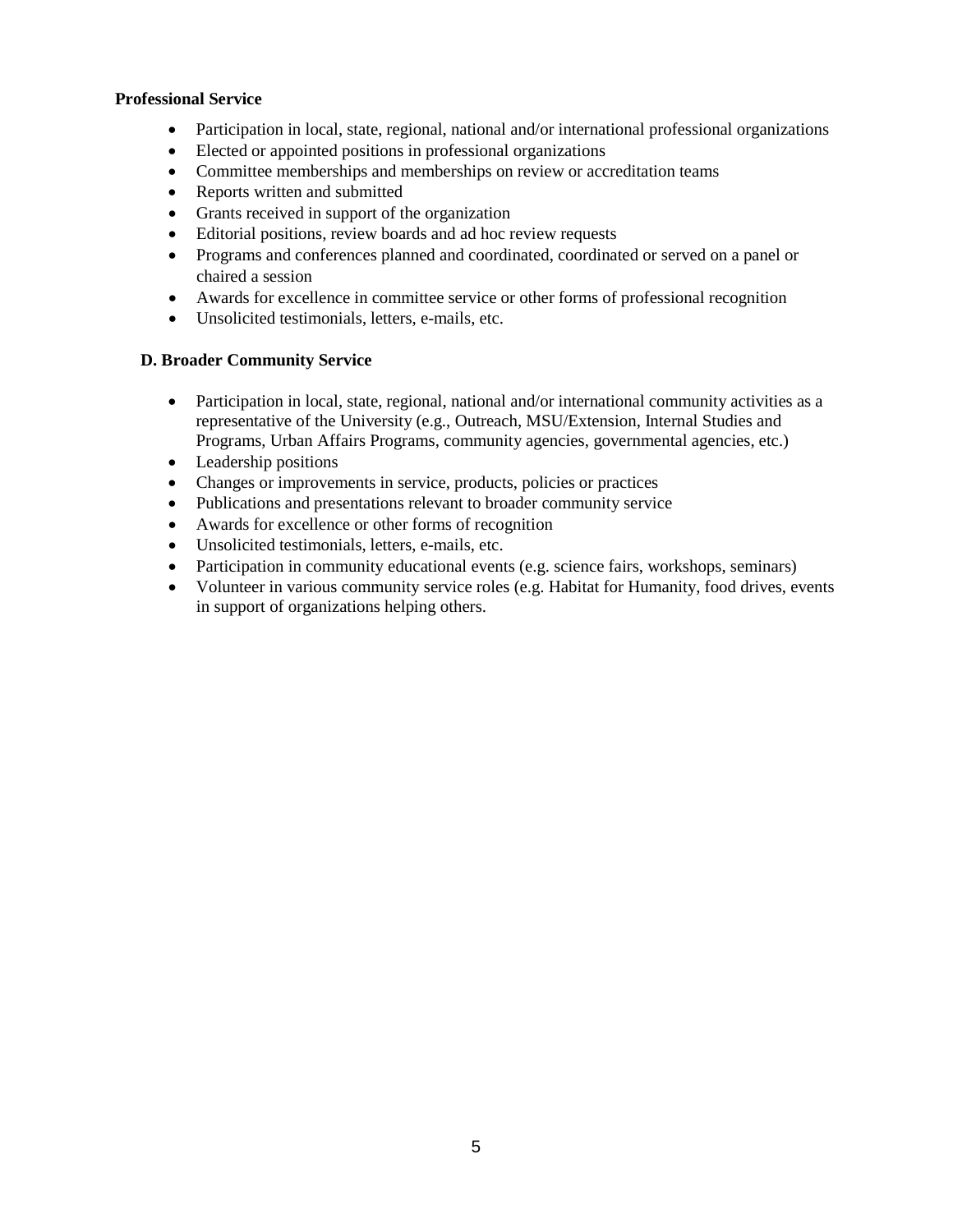#### **Table A. ADMINISTRATIVE SERVICE**

A *primary focus in Administrative Service* requires being appointed to a major administrative position (50% or greater) within the department, college, or university.

- For promotion to Associate Professor, must meet all of the basic and one or more of the distinguishing in Administrative Service, and all of the basic in other two areas.
- For promotion to Professor, must meet all of the basic and the majority of the distinguishing in Administrative Service, and all of basic in other two areas.

| <b>ADMINISTRATIVE SERVICE</b>                                                                                                                                                                                                                                                                                                                                                                                                                                                                                                                                                                                                                                                     | <b>ADMINISTRATIVE SERVICE</b>                                                                                                                                                                                                                                                                                                                                                                                                                                                                                                                                                                                                                                                                                                                                                                                                                                                                                                | <b>RESEARCH AND SCHOLARLY ACTIVITY</b>                                                                                                                                                                                                                                                                                                                                                                                                                                                                                                                                          | <b>INSTRUCTION</b>                                                                                                                                                                                                                                                                                                                                                                                                                                                                                                                                                                                                                                                                                                                                                                                                                                                                                                                                                                                          |
|-----------------------------------------------------------------------------------------------------------------------------------------------------------------------------------------------------------------------------------------------------------------------------------------------------------------------------------------------------------------------------------------------------------------------------------------------------------------------------------------------------------------------------------------------------------------------------------------------------------------------------------------------------------------------------------|------------------------------------------------------------------------------------------------------------------------------------------------------------------------------------------------------------------------------------------------------------------------------------------------------------------------------------------------------------------------------------------------------------------------------------------------------------------------------------------------------------------------------------------------------------------------------------------------------------------------------------------------------------------------------------------------------------------------------------------------------------------------------------------------------------------------------------------------------------------------------------------------------------------------------|---------------------------------------------------------------------------------------------------------------------------------------------------------------------------------------------------------------------------------------------------------------------------------------------------------------------------------------------------------------------------------------------------------------------------------------------------------------------------------------------------------------------------------------------------------------------------------|-------------------------------------------------------------------------------------------------------------------------------------------------------------------------------------------------------------------------------------------------------------------------------------------------------------------------------------------------------------------------------------------------------------------------------------------------------------------------------------------------------------------------------------------------------------------------------------------------------------------------------------------------------------------------------------------------------------------------------------------------------------------------------------------------------------------------------------------------------------------------------------------------------------------------------------------------------------------------------------------------------------|
| <b>BASIC CRITERIA</b>                                                                                                                                                                                                                                                                                                                                                                                                                                                                                                                                                                                                                                                             | <b>DISTINGUISHING CRITERIA</b>                                                                                                                                                                                                                                                                                                                                                                                                                                                                                                                                                                                                                                                                                                                                                                                                                                                                                               | <b>BASIC CRITERIA</b>                                                                                                                                                                                                                                                                                                                                                                                                                                                                                                                                                           | <b>BASIC CRITERIA</b>                                                                                                                                                                                                                                                                                                                                                                                                                                                                                                                                                                                                                                                                                                                                                                                                                                                                                                                                                                                       |
| <b>Administrative/Committee Service</b><br>1. Is appointed to a major administrative<br>position (50% or greater), in the<br>department, college, or university.<br>2. Documents participation as an appointed<br>or elected member of department, or<br>college or university committees.<br>3. Documents effectiveness in their major<br>administrative role through completed<br>and adopted projects/product.<br>4. Provides evidence of leading or chairing<br>department or college projects,<br>committees, or task forces.<br><b>Professional Service</b><br>1. Documents evidence of participation in<br>relevant state, regional or national<br>professional societies. | <b>Administrative/Committee Service</b><br>Documents continued effectiveness in<br>1.<br>their major administration role through<br>completed and adopted<br>projects/products that are also<br>presented in external peer reviewed<br>venues.<br>Provides evidence of participation in<br>2.<br>external peer review organizations and<br>processes (e.g., study sections, editorial<br>review boards, journal manuscript<br>reviewer).<br>Documents representing the<br>3.<br>department, college or university to<br>outside agencies, hospitals, or other<br>institutions.<br><b>Professional Service</b><br>1. Provides evidence of leadership<br>positions in relevant local, state,<br>regional, national and/or international<br>professional associations or<br>organizations.<br><b>Broader Community</b><br>1. Provides evidence of service to the<br>broader community as a representative<br>of the University. | 1. Provides evidence of participation in<br>research and scholarly activities related<br>to the mission of department, college, or<br>university.<br>2. Documents evidence of disseminating<br>research, scholarly or development<br>efforts to the medical education<br>community, community of the<br>candidate's discipline, and/or to his/her<br>own professional community related to<br>major administrative position.<br>3. Participates in relevant professional<br>groups and/or organizations appropriate<br>to research field.<br>4. Publishes in refereed journals. | Complies with the Michigan State<br>1.<br>University Code of Teaching<br>Responsibilities.<br>Discharges assigned teaching<br>2.<br>responsibilities competently,<br>including preparation and<br>presentation of<br>material in a well-organized, current<br>and stimulating fashion.<br>Accepts teaching assignments routinely<br>$\mathsf{B}$ .<br>and teaches in college programs<br>of instruction on a regular basis.<br>Engages in two or more of the following:<br>a. Presents a series of lectures<br>b. Coordinates a course<br>Primary instructor for a course<br>c.<br>d. Teaches in a laboratory or<br>small<br>group session<br>e. Advises students/post-<br>doctoral fellows/residents<br>f. Teaches as attending physician<br>(inpatient or outpatient settings)<br>g. Organizes seminars, journal clubs,<br>or continuing education programs<br>h. Is invited to lecture outside one's<br>own course (e.g. seminars/lectures<br>on campus in the community, and<br>at other institutions.) |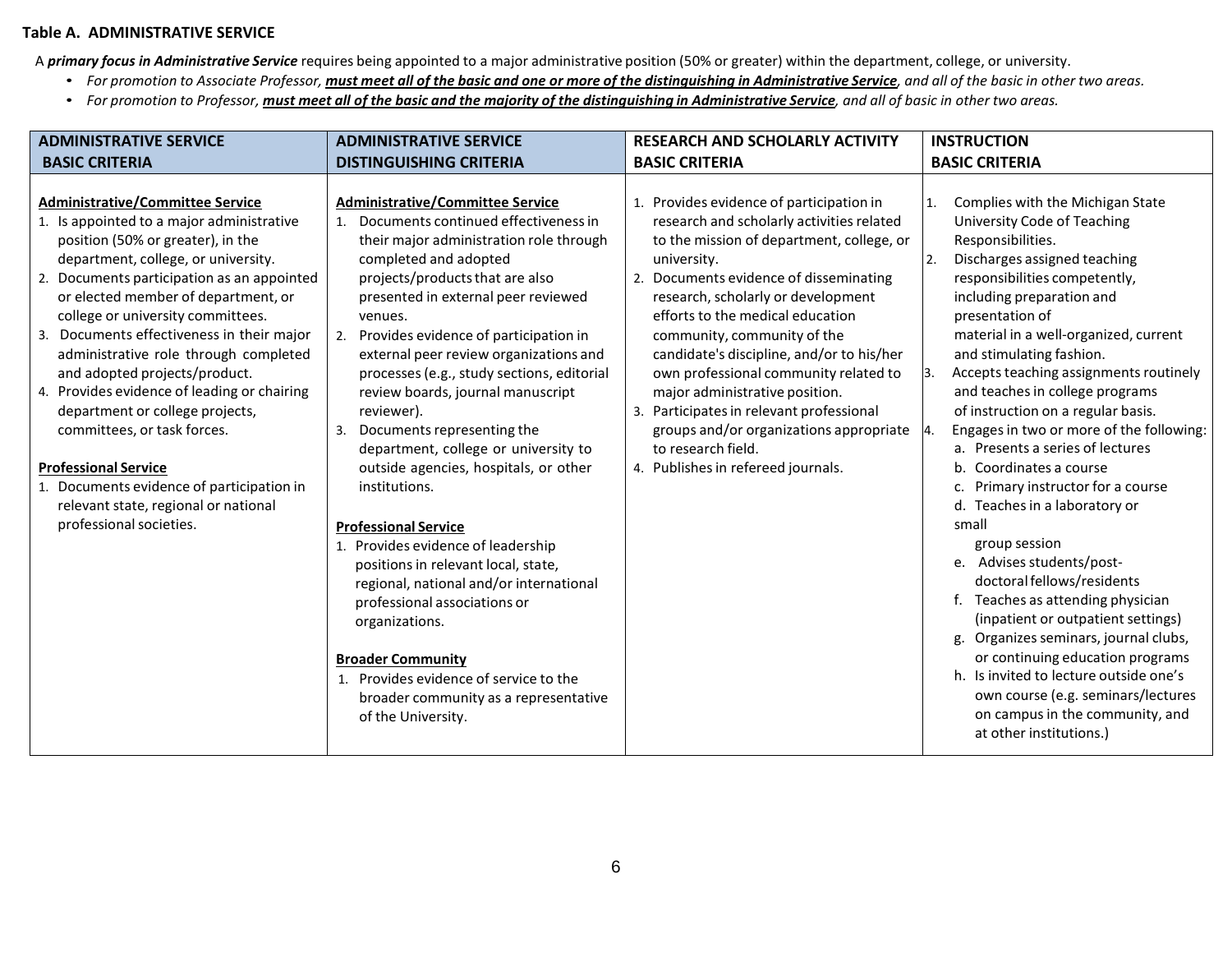#### **Table B. RESEARCH AND SCHOLARLY ACTIVITY**

A primary focus of Research and Scholarly Activity would include the demonstration of active and consistent dissemination of scholarship, such as the publication of articles,

- research reports, case studies and other observationsin refereed journals, and by the publication of books, book chapters and review articlesin non-refereed journals.
	- For promotion to Associate Professor, must meet all of the basic and one or more of the distinguishing in Research and Scholarly Activity, and all of the basic in other two areas.
	- For promotion to Professor, must meet all of the basic and the majority of the distinguishing in Research and Scholarly Activity, and all of basic in other two areas.

| <b>RESEARCH AND SCHOLARLY ACTIVITY</b>                                                                                                                                                                                                                                                                                                                                                                                                                                                                                                                     | <b>RESEARCH AND SCHOLARLY ACTIVITY</b>                                                                                                                                                                                                                                                                                                                                                                                                                                                                                                                                                            | <b>INSTRUCTION</b>                                                                                                                                                                                                                                                                                                                                                                                                                                                                                                                                                                                                                                                                                                                                                                                                                                                                                                                                                                             | <b>SERVICE</b>                                                                                                                                                                                                                                                                                                                                                                                                                                                                                                                                                                                                                                                                                                |
|------------------------------------------------------------------------------------------------------------------------------------------------------------------------------------------------------------------------------------------------------------------------------------------------------------------------------------------------------------------------------------------------------------------------------------------------------------------------------------------------------------------------------------------------------------|---------------------------------------------------------------------------------------------------------------------------------------------------------------------------------------------------------------------------------------------------------------------------------------------------------------------------------------------------------------------------------------------------------------------------------------------------------------------------------------------------------------------------------------------------------------------------------------------------|------------------------------------------------------------------------------------------------------------------------------------------------------------------------------------------------------------------------------------------------------------------------------------------------------------------------------------------------------------------------------------------------------------------------------------------------------------------------------------------------------------------------------------------------------------------------------------------------------------------------------------------------------------------------------------------------------------------------------------------------------------------------------------------------------------------------------------------------------------------------------------------------------------------------------------------------------------------------------------------------|---------------------------------------------------------------------------------------------------------------------------------------------------------------------------------------------------------------------------------------------------------------------------------------------------------------------------------------------------------------------------------------------------------------------------------------------------------------------------------------------------------------------------------------------------------------------------------------------------------------------------------------------------------------------------------------------------------------|
| <b>BASIC CRITERIA</b>                                                                                                                                                                                                                                                                                                                                                                                                                                                                                                                                      | <b>DISTINGUISHING CRITERIA</b>                                                                                                                                                                                                                                                                                                                                                                                                                                                                                                                                                                    | <b>BASIC CRITERIA</b>                                                                                                                                                                                                                                                                                                                                                                                                                                                                                                                                                                                                                                                                                                                                                                                                                                                                                                                                                                          | <b>BASIC CRITERIA</b>                                                                                                                                                                                                                                                                                                                                                                                                                                                                                                                                                                                                                                                                                         |
| 1. Provides evidence of participation in<br>research and scholarly activities related to<br>the mission of department and college<br>2. Presents research, scholarly or<br>development efforts to the medical<br>education community, community of the<br>candidate's discipline, and/or to his/her<br>own professional community<br>3. Participates in professional groups and/or<br>organizations appropriate to research field<br>4. Publishes in refereed journals<br>5. Participates in the development of<br>research proposals for external funding | Publishes texts, reference materials,<br>1.<br>monographs or instructional materials<br>which receive favorable review<br>Provides leadership in professional<br>2.<br>organizations, appointed or elected to<br>positions of leadership in professional<br>organizations<br>Has significant publication record in a<br>3.<br>defined area of work (serves as lead or<br>corresponding author)<br>Serves as principal investigator (or co-PI)<br>4.<br>on funded research projects<br>Participation and membership in national<br>5.<br>study sections, peer review panels and<br>advisory groups | Complies with the Michigan State<br>1.<br>University Code of Teaching<br>Responsibilities<br>Discharges assigned teaching<br>2.<br>responsibilities competently,<br>including preparation and<br>presentation of material in a well-<br>organized, current and stimulating<br>fashion<br>Accepts teaching assignments<br>3.<br>routinely and teaches in college<br>programs of instruction on a regular<br>basis<br>Engages in two or more of the<br>4.<br>following:<br>a. Presents a series of lectures<br>b. Coordinates a course<br>Primary instructor for a course<br>d. Teaches in a laboratory or small<br>group session<br>e. Advises students/post-doctoral<br>fellows/residents<br>f. Teaches as attending physician<br>(inpatient or outpatient settings)<br>g. Organizes seminars, journal clubs,<br>or continuing education programs<br>h. Is invited to lecture outside one's<br>own course (e.g. seminars/lectures<br>on campus in the community, and<br>at other institutions) | <b>Professional Service</b><br>1. Participates in local, state, regional or<br>national professional societies<br><b>Administrative/Committee Service</b><br>1. Participates as appointed or elected<br>member of department, or college<br>committees<br>2. Provides evidence of productive service<br>in support of college committees<br>and/or administrative activities<br><b>Community Service</b><br>1. Participates in seminars and<br>workshops aimed at dispelling research<br>information to the community at large.<br>2. Takes part in science fairs and other<br>community-based educational<br>activities.<br>3. Is an active volunteer/leader in non-<br>science-related community activities |